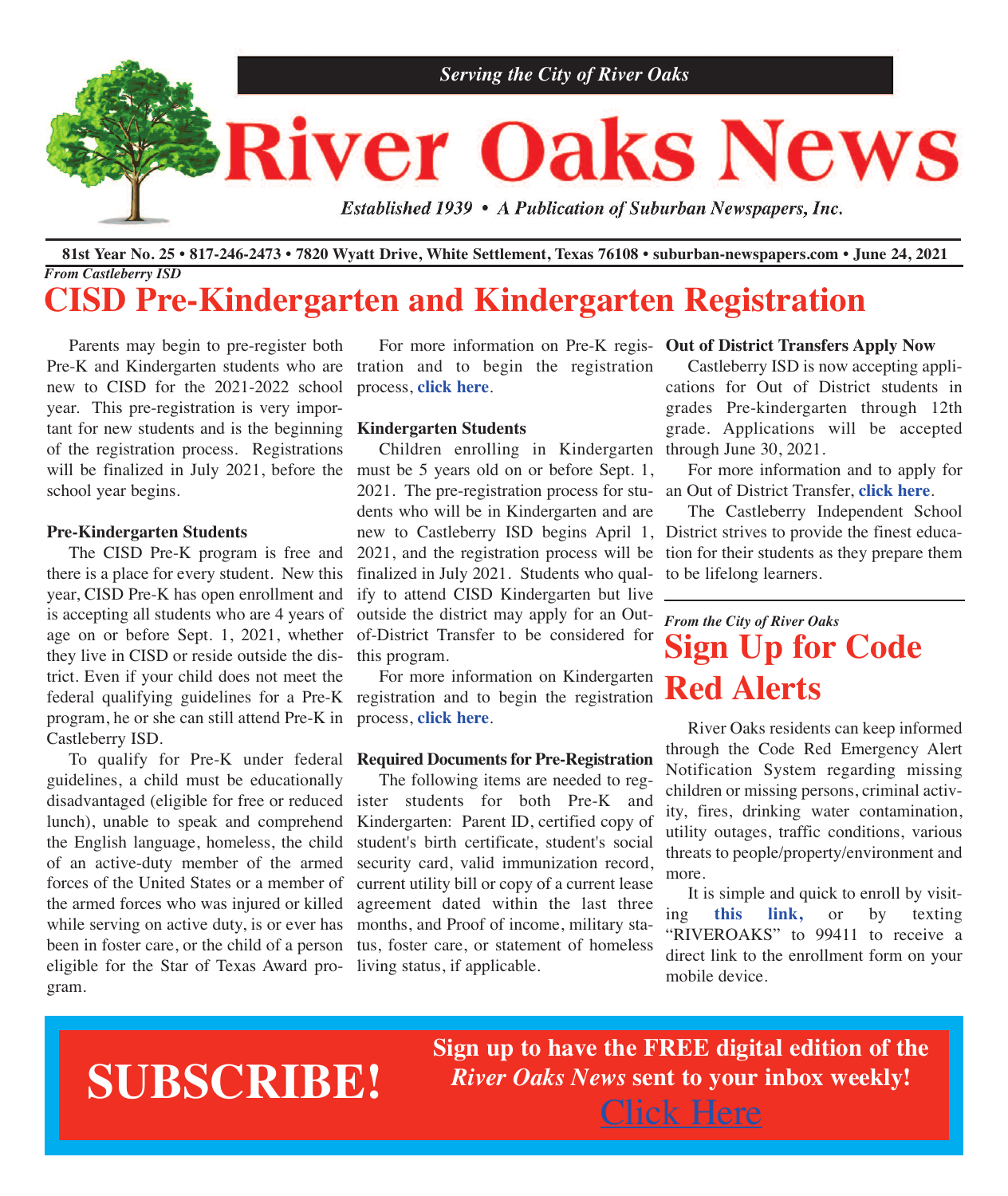**12 Tenders w/Gravy & Biscuit \$9.99** *w/this ad*

**682-499-5677** Owner/Operators \*John & Terri DeBusk \*Bubba & Holly Womack 995 Winscott Rd. Benbrook, Tx 76126

**D & D RESALE**

**8805 Clifford St. 817-246-8160**

**Buy 4 Tenders w/Gravy & Biscuit Get 4 Tenders for**

**\$1** *w/this ad*

*Suburban Newspapers, Inc.* **June 24, 2021, PAGE 2**

## *From the Tarrant Area Food Bank Tarrant Area Food Bank's Mega Mobile* **Meetings** *Markets to Continue Distributing Food at Herman Clark Stadium*

 The Tarrant Area Food Bank (TAFB) has extended their agreement with Fort Worth ISD to hold Mega Mobile Markets at Herman Clark Stadium through the month of August. This will allow Tarrant area families to continually receive food assistance from this location, one of TAFB's most consistent distribution locations of the past year.

 Mega Mobile Markets are designed to serve all residents of the Tarrant area who are in need of food assistance, as well as anyone whose access to nutritious food has been affected by hardships, such as the COVID-19 pandemic.

 TAFB will hold the Mega Mobile Markets on the following Fridays, from 9 a.m. to noon at Herman Clark Stadium-5201 CA Roberson Blvd, Fort Worth, TX 76119 on the following dates: **June 25, July 2, July 9, July 16, July 23, July 30, Aug. 6, Aug. 13, Aug. 20** and **Aug. 27**.

 Food insecurity is still an issue that many families in the Tarrant area are facing. During the pandemic, TAFB saw a 60 percent increase in the number of families who relied on food bank services for the first time. Because of this, many families are still recovering from the effects of COVID-19.

## PETER POLINSKY **INSURANCE AGENCY**

(817) 560-9400 peter@polinsky-insurance.com 8751 Camp Bowie West #124

Fort Worth, TX 76116 **<www.polinsky-insure.com>** **FREE QUOTES for • Auto • Home • Commercial**

# *From the City of River Oaks* **City Council**

 The City Council of River Oaks meets on the second and fourth Tuesday night of each month.

 Agendas for the meetings are available as soon as they are posted on the City's website.

 Minutes of each meeting will also be available once they are completed and posted.









## **Publishers of the** *Benbrook News, River Oaks News* **and** *White Settlement Bomber News*

Publisher: Boyden Underwood, publisher@suburban-newspapers.com Editor: Emily Moxley, suburbannews@sbcglobal.net Classifieds: Vee Horn, ca.suburbannews@sbcglobal.net

## **7820 Wyatt Drive, Fort Worth, TX 76108 817-246-2473**

**<http://www.suburban-newspapers.com>**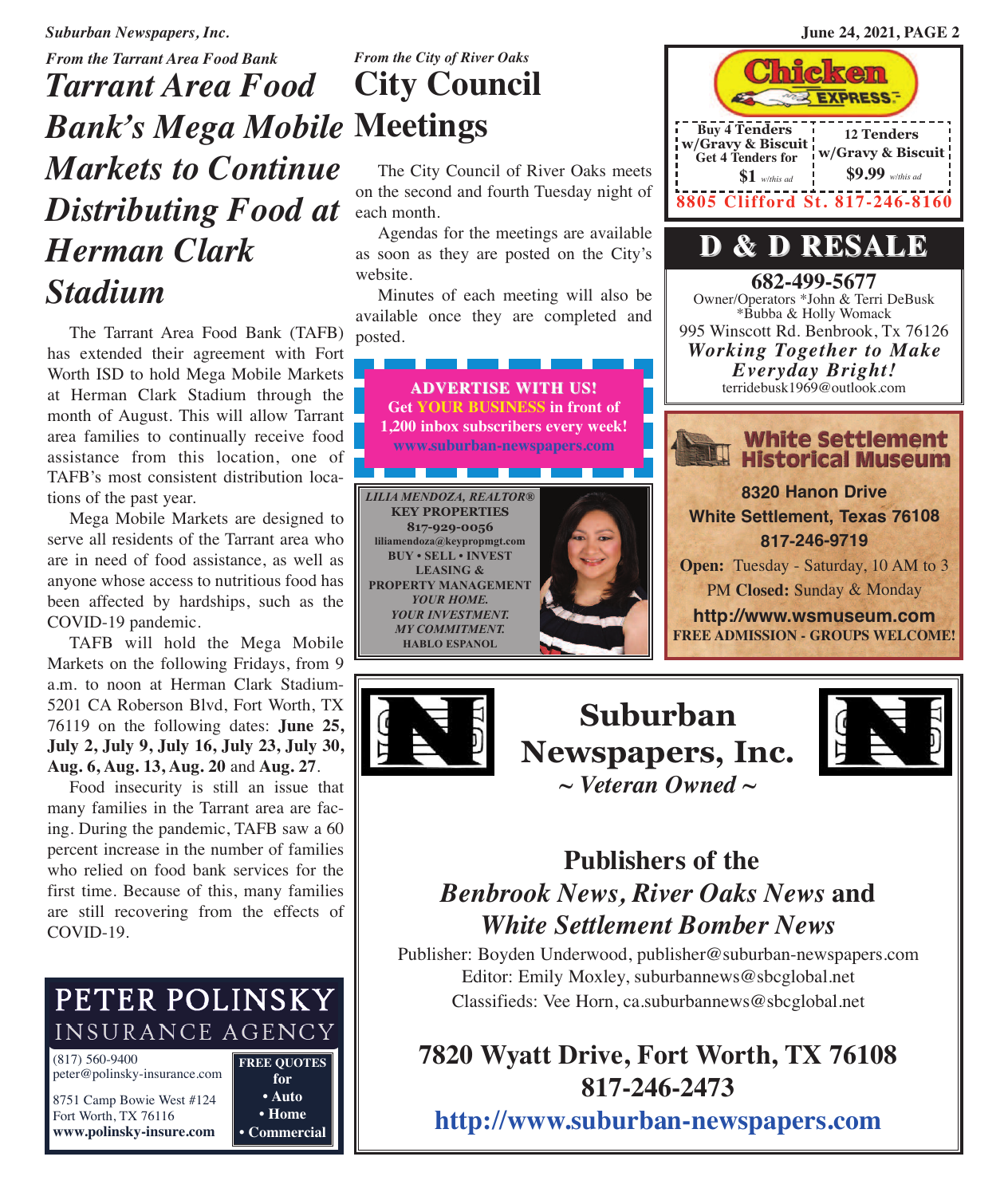# **CLASSIFIEDS**

#### **AIR CONDITION ING/ HEATING**

**PRECISION AIRE & HEAT**<br>
'Licensed and insured for your protection" Warranty on all parts and labor • Up-front pricing. No overtime charges.<br>Senior & Military discounts. 100% Financing available. W.A.C. • All credit cards accepted. **Call 817-563**cards accepted. **Call 817-563- COOL(2665)** TACLB26642

#### **ELECTRIC SERVICES**

**CALL MORTON ELECTRIC** For All of Your Electrical Needs & Wants! No Job is too Small! Located in White Settlement & will serve the surrounding areas. Fair Prices! TECL 25541 John Morton **817-771-6356**





**EMPLOYMENT / jOBS**

**Personal Assistant** 4 hrs 1 Day a week on West side Home prefer Retired cash payment \$15. per hr. **817-731-7040**

#### **ADS STEEL SERVICE ADS STEEL SERVICE** *Now Hiring!*

Experienced Fitters & Shop Laborers, Competitive Wages, Health Insurance, Paid Holidays & Vacations. Call Lee @ **817-763-8223**



Or apply in person at 7461 W Vickery Blvd Ft Worth, TX 76116

#### **CARR'S REMODELING HOME IMPROVEMENTS**

Doors, windows, trim, carpentry, decks, fences. Int./Ext. painting, textures. Kitchens, bathrooms, room additions & carports. 30 yrs. Exp. Insured.**817-995- 6968**

#### **PAINTING SERVICES**

**HAYWOOD PAINTING** Interior & Exterior. Remove popcorn, wallpaper, tapebed texture & exterior wood repair, Over 30yrs. exp. Ref. Free Est. Call **817-454-6489**

#### **PAINTING SERVICES**

**TURNER PAINTING**

Interior, Exterior, Faux finishing, Tape, Bed, Texturing, Acoustic removal, Drywall repair, Tile work & flooring.<br>Michael **817-406-6644** 

**PLUMBING SERVICES**

**PLUMBING BY RICHARD**

Master Plumber Lic.#M15853.\*Repairs \*Drains Cleared \*Slab Leaks \*Water Heaters Remodels, 45yrs. exp. Cards Accepted **817-907-0472**

**LONNIE BRAVO**

**PLUMBING** Drain cleaning, slab leaks, electronic locate & repair. Sewer repair, gas test, tankless water heaters, bathroom & kitchen remodeling **817- 715-6747** M3881.

> **TIGERT & DAUGHTERS** Irrigation 25 yrs. exp. We do it All! **817-480-8465** lic #4543 **IRRIGATION wORk**

#### **LAwN CARE**



Privacy, Chain link, Wrought Iron Residential or<br>Commercial. Commercial. **817-219-0649**

Leons Tree Service **Expert Takedowns • Trimming • Fire Wood • Hauloffs • Stump Removal**

Lic. & Insured **817-371-8597**

*LYNCO FENCE* **Residential • Commercial Chain Link • Wood Fence Repair • Free Estimates** *Bobby Lynn* **(817) 246-5641 Cell: (817) 994-8302**

#### **LAwN CARE**

**ALEX'S LAWN SERVICE**

FREE Est. Trash hauls, cleanup, tree trimming leaf removal & fertilizing. No job too Big/Small Sr. Disc. **817-793- 9096.**



**2 Azle Brick Duplexes for rent.** 2/2 full baths, room for office, etc. 1627 sq. feet. Kitchen w/island, A/C, ceiling fans, Fireplace, Cathedral living room, laminated wood flooring in Entryway, living room & hallway. Walking distance to Azle High & Elem. Walmart, restaurants and Lake is close. Downtown Ft. Worth 15 min. for only **\$1,495** mo. plus Deposit is less than 1.00 per sq. feet a savings of 132.00 ea. mo. Won't last!!! Available in July Call **817-567-2500**

**Sign up to have the FREE digital edition of the** *River Oaks News* **sent to your inbox weekly!** [Click](http://eepurl.com/g3m8OX) Here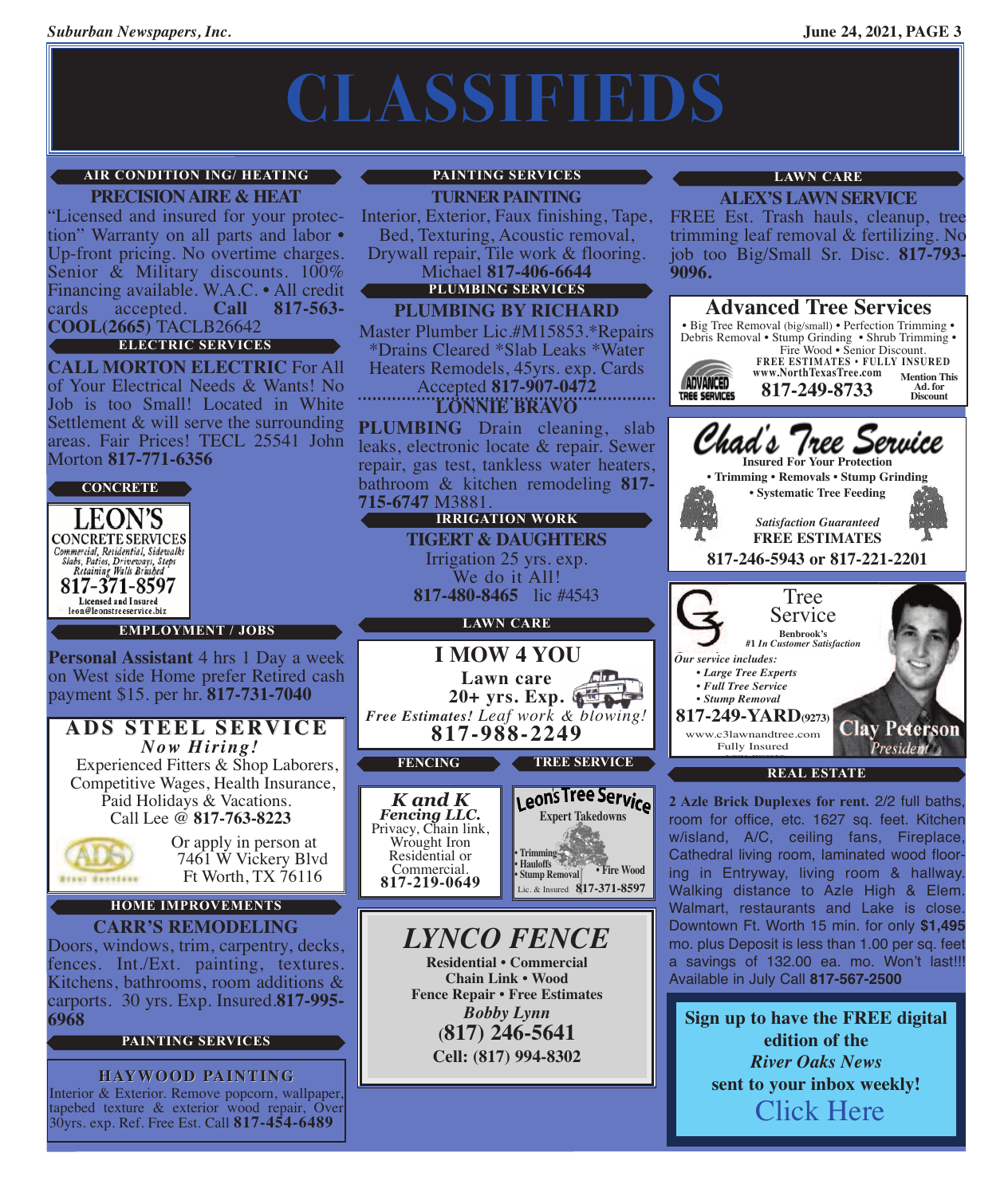### *Suburban Newspapers, Inc.* **June 24, 2021, PAGE 4** *Texas History Minute* **American Philosopher, Sidney Mezes** *by Dr. Ken Bridges*

 The early 1900s was a formative time for education in Texas. College of New York. He assumed his new post in 1914. He left the Sidney Mezes, a one-time president of the University of Texas, rose to university on good terms, and the board of regents asked him his opinthe forefront to serve as such a leader as well as a diplomat and a ions on the direction of the university. He published this as "*The* thinker. In the process, the son of a pioneer gold prospector in *Future of the University of Texas in 1914*," which helped form a blue-California became one of the most respected philosophers in the nation print for expansion. and a leader in Texas education.

 Sidney Edward Mezes was born in September 1863 in Belmont, CCNY. Here, the college added schools of civil administration, busi-California, then a tiny village nestled between San Francisco and San ness, education, and engineering, becoming a respected institution in Jose in the years after the Gold Rush. His parents were both immi-New York.

grants, with his father having arrived from Spain and his mother from the early wave of gold prospectors and other fortune-seekers.

County in the 1850s, and for whom a city park is named. This helped What Really Happened at Paris. provide a comfortable childhood for the future scholar, which included trips to Europe.

masters degree in philosophy in 1891. While he was completing his 1931.

doctorate through Harvard, he spent the 1892-93 school year teaching

Texas in 1894. In 1898, he took a look at ideas and perceptions of God the Government Department, and the European Studies Department.

with The Conception of God. He took on questions of spirituality and the existence of God. At the same time, he touched on ideas of time, memory, and reality. Mezes argued that God lives in an eternal state of the present, with all things happening in one everlasting moment and that time as mortal men understand it, is meaningless to God. "Time is no reality; things seem past and future, and, in a sense, non-existent to us, but in fact are just as genuinely real as the present is," Mezes wrote. "Every reality is eternally real, pastness and futurity are merely illusions."

 He became a full-time professor in 1898. In 1901, he wrote an influential work on ethics, titled "*Ethics, Descriptive and Explanatory*." He earned a promotion to dean in 1902, serving as a philosophy professor simultaneously.

 In 1908, Mezes was appointed president of the university. He was the fifth person to hold the position. He was widely respected for his work as a scholar and administrator. The college expanded steadily. He added a new library and a new Department of Economic Geology. Within five years, enrollment expanded 20 percent, from 2,500 students to 3,000.

 In 1913, the newly-inaugurated President Woodrow Wilson asked him to become U.S. education commissioner, but he declined. Instead, Mezes decided to take a new position as the fourth president of the City

The same spirit of innovation he brought to UT he brought to

Italy. His father, Simon M. Mezes, was an attorney who arrived with tee of scholars informally called "The Inquiry" to investigate the caus-His father had helped several Spanish families in the San Francisco a future war. These suggestions were later formulated into Wilson's area keep the claims on their lands as pressure from settlers and miners Fourteen Points, which he outlined in a speech in January 1918. At the as well as various con artists sought to thrust them off their property. end of the war, Mezes served as a diplomat as part of the American del-In the process, Mezes was able to buy some of this land and set it aside egation negotiating the Treaty of Versailles, the shape of the peace to to form what became Redwood City, the county seat of San Mateo come. He wrote a section from a 1921 series of recollections titled At the request of Wilson, Mezes became the director of a commites of the war and to identify and evaluate possible solution to prevent

 He graduated from what was then the University of California in dent in 1927 at the age of 64, having seen enrollment quadruple from 1884 (now the University of California at Berkeley) with a degree in 5,200 to more than 20,000. He returned to California; and when his engineering. After his father's death that year, Mezes took a different health permitted, he traveled to Europe and different parts of the U. S. path and began studying philosophy. He enrolled at Harvard The University of Texas honored him with the special title of president University in 1889, receiving a second bachelors degree in 1890 and a emeritus in 1929. He died at his home in Pasadena, California, in By the mid-1920s, Mezes began experiencing serious health problems. The situation became so bad that he retired as the CCNY presi-

philosophy at Bryn Mawr College in Pennsylvania. After finishing his new building in his memory in 1953. Mezes Hall today is a multi-use Ph.D. in 1893, he spent a year teaching at the University of Chicago. classroom building used by various departments and organizations on He was offered an adjunct teaching position at the University of campus, including the Texas Politics Project, the Spanish Department, The university remembered his many contributions and dedicated a

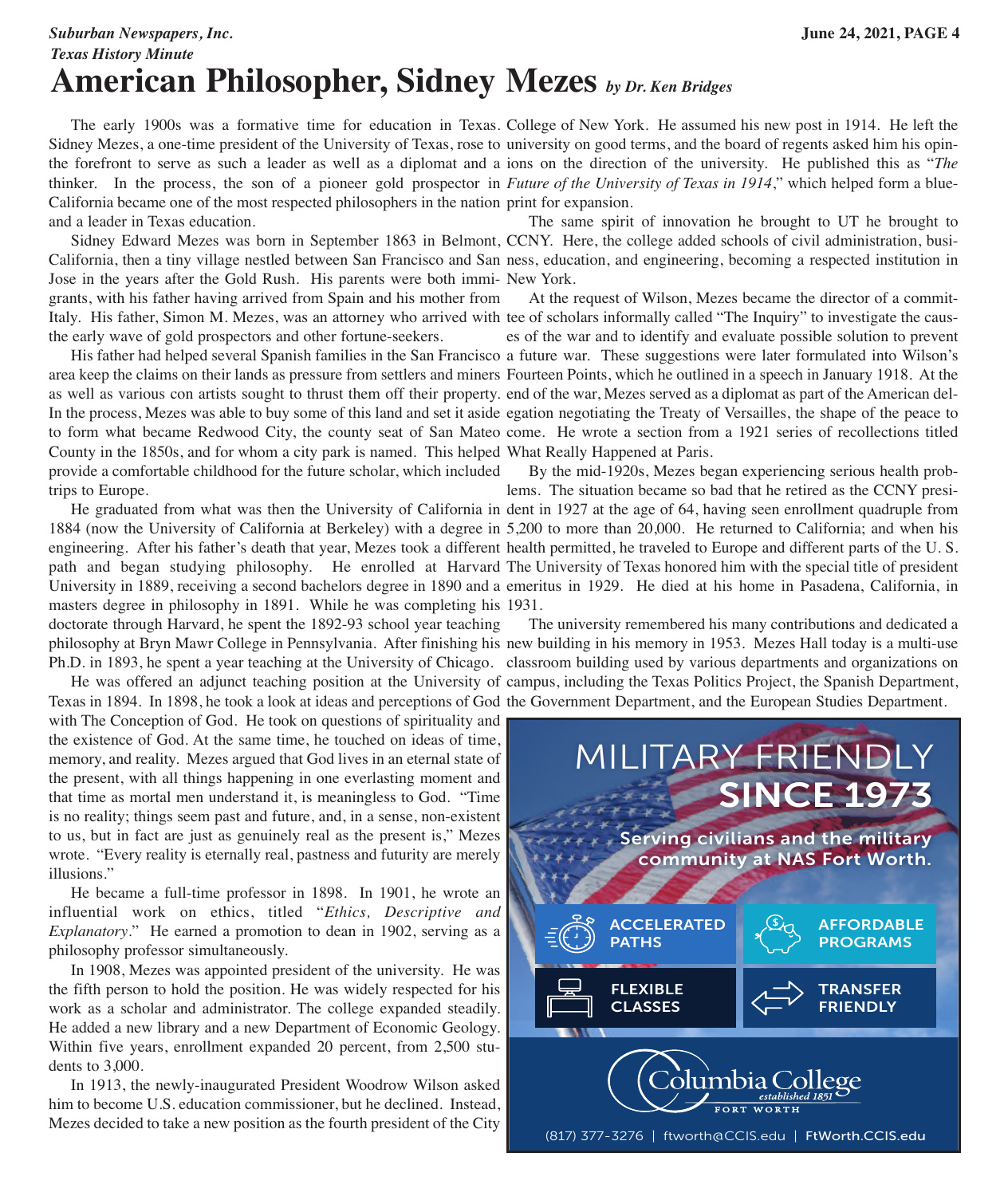## *Suburban Newspapers, Inc.* **June 24, 2021, PAGE 5** *From Tarrant County Clerk's Office Birth and Death Certificates; Marriage Licenses*

 The Vital Records Division of the [County](https://access.tarrantcounty.com/content/main/en/county-clerk/vital-records.html?linklocation=departmentcarousel&linkname=County%20Clerk:Vital%20Records) Clerk's office is the registrar of birth and death records, issues and maintains all marriage licenses, and records assumed name certificates and military County.

 Birth and death certificates are available to immediate family members. A valid government-issued picture ID is required.

 The County Clerk issues and maintain all marriage licenses in Tarrant County. A marriage license requires a 72-hour waiting period and the marriage ceremony must take place within 90 days from date of issuance.

 An assumed name/DBA (doing business as) should be filed with the Clerk's office in the county where business is to be conducted. An applicant may conduct business under multiple assumed names but each name must be filed separately.

 Military discharge records or DD214s can be recorded and will be kept confidential for 75 years. This service is provided at no charge to our veterans.

 *Note\* All Vital Records services are available at our downtown location or seven neighborhood offices.*

### *From the Tarrant County Veterans Council* **Veterans Day Parade**

 *Battlefront at Home… Saluting our Veterans and First Responders* is the theme of this year's Tarrant County Veterans Day Parade to step off on Thursday, Nov. 11, at 11 a.m.

discharge records for 28 cities and eight precincts in Tarrant Pavilion parking lot, march down North Forest Park Blvd. along Participants will form up in the Fort Worth Panther Island the Clear Fork of the Trinity River and return.

> Although months away, The Tarrant County Veterans Council is busy planning for the special event.

> A new parade website has launched, fw2021vetsdayparade.org and the parade committee is soliciting support from individuals and organizations across North Texas for this year's celebration.

> Fort Worth's annual Veterans Day parade began as an armistice procession through downtown in 1919 to honor those who had fought in World War I.

> In 1945, World War II veteran Raymond Weeks from Birmingham, Ala., sought to expand Armistice Day to salute all veterans.

> Weeks led a delegation to Gen. Dwight Eisenhower, who supported the idea of a national Veterans Day. Weeks led the first celebration in 1947 and annually until his death in 1985.

#### *From Suburban Newspapers Staff Writers* **western Hills Class of 1971** *Drive-Thru COVID-19 Vaccine* **50th Reunion** *From the City of White Settlement Site*

Settlement in the Splash Dayz parking lot area located at 405 N. their 50th class reunion this fall. and on Saturdays from 9 a.m. to 1 p.m. The Pfizer vaccine, dose 5:30 to 8:30 p.m. with a fajita buffet. A drive-thru COVID-19 vaccine site is now available in White Las Vegas Trail. Hours of operation are Fridays from 3 to 7 p.m. 1 or dose 2 will be available by appointment.

to the "White Settlement" location.

**To Advertise in the** *River Oaks News* **email: suburbannews@sbcglobal.net**

The Western Hills High School classmates of 1971 are having

There will be an icebreaker event on Thursday, Sept. 30 from

 There will be a dinner and dance on Friday, Oct. 1 from 6 to Make your appointment by going to [this](http://www.tarrantcounty.com/vaccinefinder) site, scrolling down 10 p.m. at the Ridglea Country Club located at 3700 Bernie Anderson Ave in Fort Worth.

> The cost is \$150 per person if paid by July 31, and \$170 if paid by Sept. 7 (last purchase date).

> Make check or money order payable to: Western Hills Class of 1971 50 Year Reunion; and mail to: PO Box 1621, Fort Worth, TX 76097.

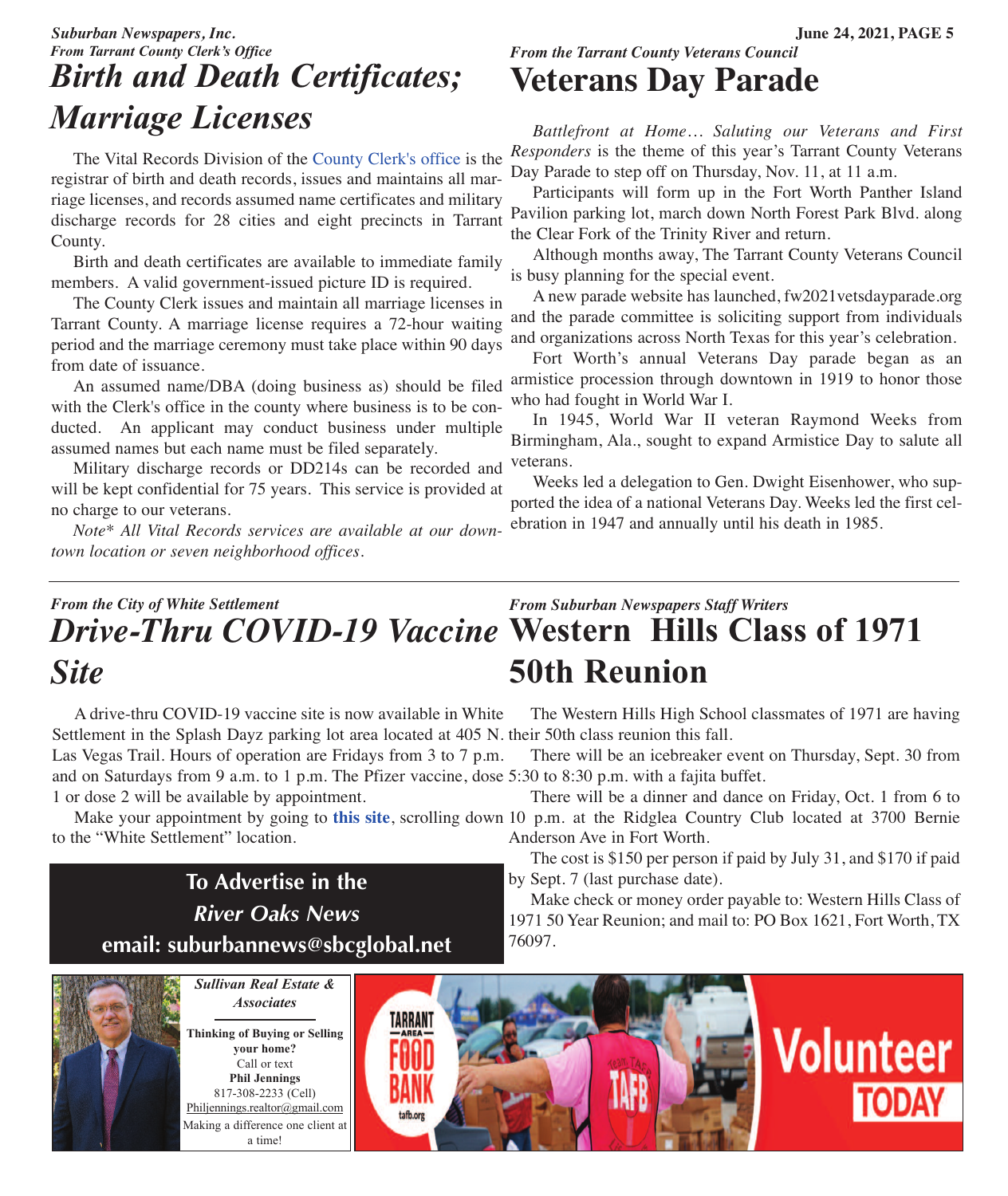### *Suburban Newspapers, Inc.* **June 24, 2021, PAGE 6** *From Suburban Newspapers Staff Writers The WARM Place, a Grief Support Center For Children*

#### **How to Refer a Family to The WARM Place**:

 Children who are referred to The WARM Place may have experienced the death loss of: a parent, a sibling, a grandparent, an aunt, uncle, cousin, a close friend or a classmate.

#### **Steps to follow:**

• The legal guardian of the child/children contacts The WARM Place. Call any time after the death loss to schedule an by age: children, ages 5 to 8; preteens, ages 9 to 12 and teenagers, intake/interview appointment.

 • Families can call any time during office hours (8 a.m. to 5 **General Information:** p.m.) if they need to talk to someone. The family comes to The WARM Place for an in-take/interview. The intake/interview is Place for as long as it is necessary to resolve death loss issues. during the day and lasts about 1-1/2 to 2 hours. All family members, including children and legal guardian(s), must be present at 25. Groups are available for preschoolers, ages 3- 1/2 to 5. the intake.

#### **The Objective of the Interview:**

 The family can share their death loss experience. The tour of the facility alleviates possible fears of coming to The WARM Place program, located at 809 Lipscomb St. Call 817-870-2272, Place. The intake/interview is conducted by a counselor and time email to info@thewarmplace.org, or go to their website: is spent with adult(s) and children separately. The family is **<www.thewarmplace.org>** for more information.assigned a group night based on who has died in the child's life.

Support groups for children offered at The WARM Place are:

- Parent loss includes step-parent
- Sibling loss biological or step-sibling

• Grandparent loss — cousin, aunt, uncle, friend, or any other significant death loss

 Each night the support groups meet, the children are divided ages 13 to 18. The guardian(s) must attend with the children.

Groups meet every other week. Families attend The WARM

Additional groups are provided for Young Adults, ages 19 to

 Groups are led by facilitators who have had extensive training in the grief process and group dynamics.

There is never a fee for families to participate in The WARM

## *From StatePoint Media* **10 Refreshed Etiquette Tips for Today's Wedding Attendees**

Even before the pandemic, wedding etiquette was tricky. After and off-putting for others.

a year like no other, the dos and don'ts around "I do's" and being a good guest have become even more complicated. Some protocols remain true. Do RSVP quickly. Don't be late some pre-nuptial prep. 6. Get accustomed with other customs: Before attending a wedding incorporating cultural customs unfamiliar to you, do

to the main event. Others are less clear - Should you send a gift for virtual ceremonies? What's the best way to greet others at in-family, keep courtesy top-of-mind. Keep the volume down and person events? Here are some tips to help you out: 7. Connect with courtesy. If staying at a hotel with friends and the fun contained to your personal space.

 1. Put a stamp on it: Even if the invite says you have months to respond, it's best to reply within one week. Waiting too long is ics, such as politics, religion and vaccines. To maintain a lighta sign you are hesitant. 8. Duck debate: Conversation could possibly steer to hot top-

 2. Dress to impress: Let the suggested attire on the invitation heated debates. or couple's website be your guide. Still unclear? Reach out to the hosts. As a general rule, dress up rather than down to show you if you can't make the event. The second: don't feel pressured to put thought into the event. Finally, don't wear white. It's reserved give more than is comfortable. Gone are the days when guests are for the bride. 9. Give comfortably: The first etiquette rule: send a gift, even expected to cover their per-head cost. Not sure what's appropri-

 3. Honor air hugs: Pay attention to non-verbal cues. If some-ate? Follow the registry. Cash and checks are great alternatives as one reaches out for a handshake, hug or fist-bump, reciprocate if well.

you feel comfortable. If you're not ready for physical contact, offer another friendly gesture, such as a heartfelt nod.

 4. Know posting protocol: Unless the couple guides you oth-and time to reconnect. erwise, wait to post the first photos on social media. If they encourage you to post at will, it's A-OK to share your snaps. Use provided hashtags and remember that the official wedding photographer and videographer get first dibs on great shots.

 5. Stash your smartphone: Use your phone to take photos, but once you're done, tuck it away. It's potentially distracting for you

hearted atmosphere and to respect the newlyweds, try to avoid

 10. Get glam for the cam: Attending virtually? Grab the suit instead of sweats. Even if it's virtual, a wedding is a celebration

**We want to help get your business seen! Advertise in our publications! Over 1,200 subscribers receive our mail-outs every Thursday! email: [suburbannews@sbcglobal.net](http://www.suburban-newspapers.com/contact.html)**